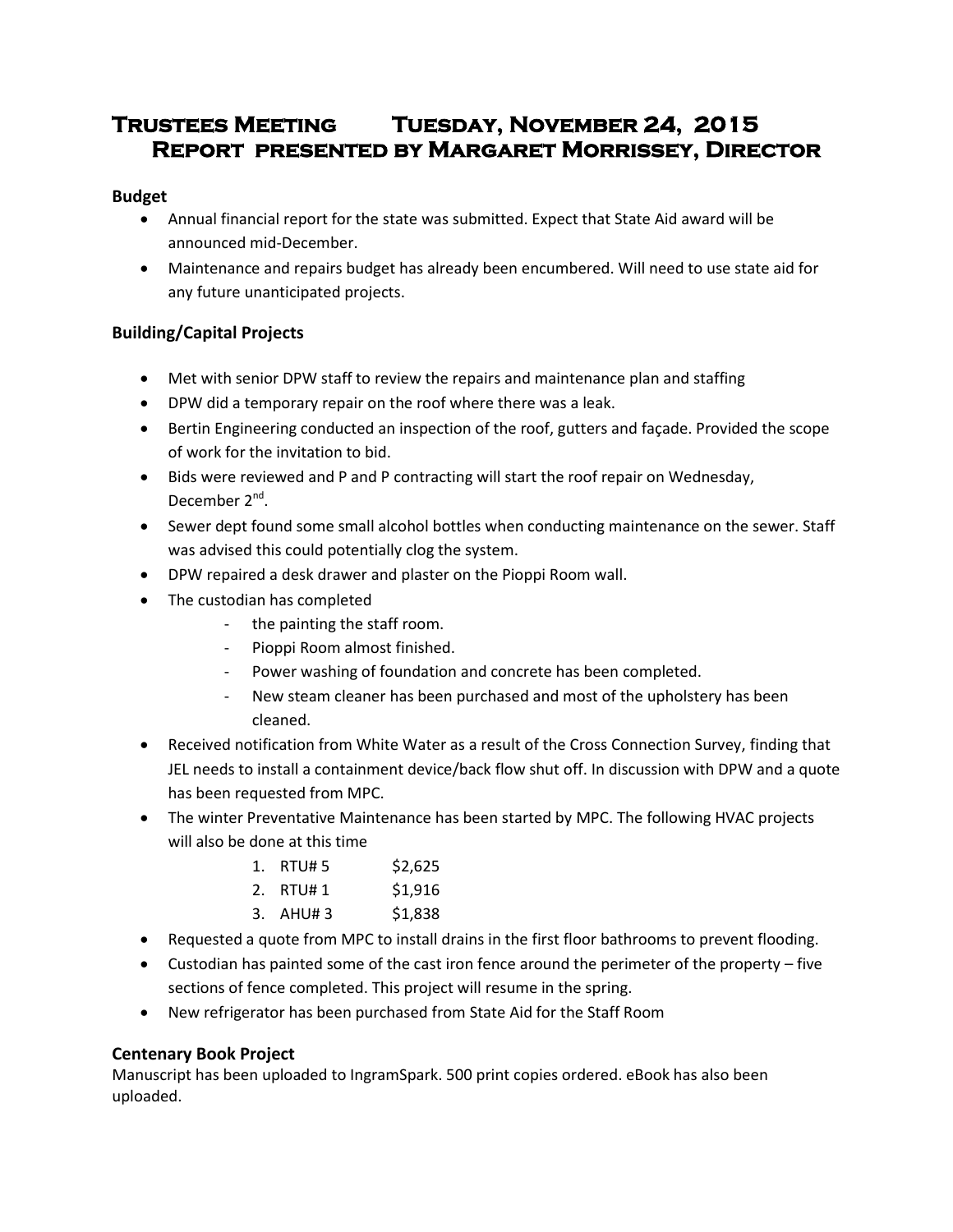### **Children's Department**

- Children's Librarian position vacant. Staff has been given some extra hours to cover some of the gaps in coverage. Staff from other departments covering as well.
- Donation from Borgatti \$1200 for children's programming
- Organizing circulation area in the Children's Room
- Halloween is a popular holiday and there were thematic displays throughout the library. In the Children's Room spooky stories were enjoyed by the kids.
- Decorated the room with a Thanksgiving theme
- The month-long black cat scavenger hunt has wrapped up.
- Preparations are being made for the annual gingerbread house making and the decorating of the library

#### **Collections**

- Evaluation of the nonfiction collection continues, and has now reached the 600's.
- Donation from disability commission \$150 for purchase of DVD
- DVD inventory completed. The catalog of items is being reviewed.
- Transition from one periodical vendor (EBSCO) to a new one BASCH went very well. The administrative side is now fully online.

#### **FOJEL**

- Friends of JEL has a holiday themed book sale
- Holiday concert with the SMH Band under the direction of Dr. Garcia scheduled for 12/21. Door prizes will be offered!

#### **Grants**

- Met on a few occasions with CDBG grant partners YMCA and Council on Aging to plan the programs for the year
- Submitted grant proposal to Savers Bank for funding of 2 benches on Main Street. Have received a positive response from the president and the item is on the agenda for the next board meeting for a decision.
- Submitted grant proposal to American Library Association for a traveling exhibit and lecture on Native Americans

#### **Interlibrary Loan**

- Delivery problems experienced with Interlibrary Loan. MLS is working to correct.
- Completed survey for Massachusetts Board of Library Commissioners on future budget priorities and funding levels.

| <b>MA Library System Survey</b> | October 19 – 23, 2015 |  |
|---------------------------------|-----------------------|--|
| <b>Bins Received at JEL</b>     | 20                    |  |
| <b>Bins Sent</b>                | 16                    |  |
| # of items sent                 | 618                   |  |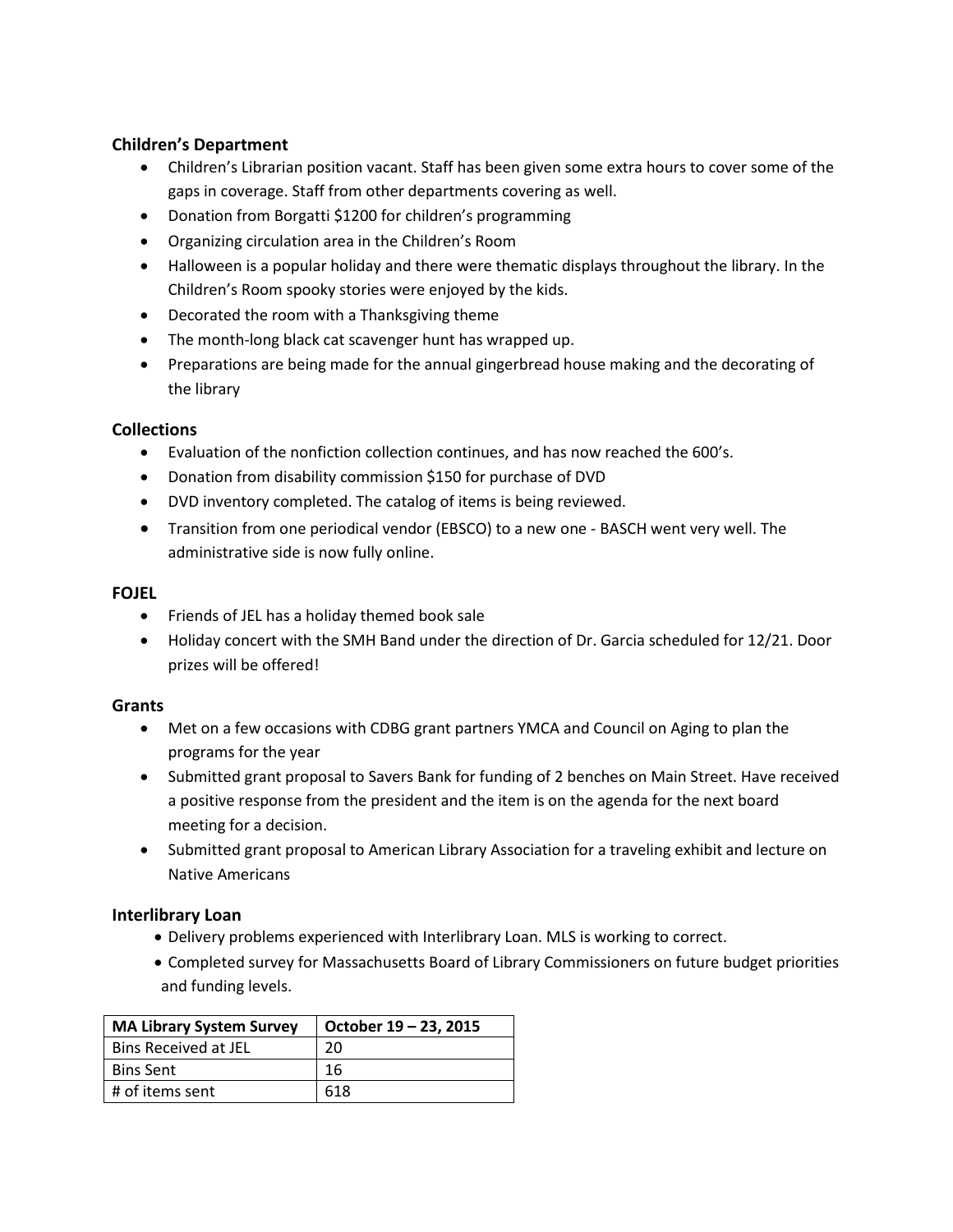| # of items delivered in error   9 (on two days) |  |  |
|-------------------------------------------------|--|--|
| to JEL                                          |  |  |

### **Media and Social Media**

*as of today:*

| 1,523 | subscribers to the eNewsletter | (Constant Contact) |
|-------|--------------------------------|--------------------|
| 670   | "likes" on Facebook            |                    |
| 2,225 | JEL Website Sessions           | (October 1 - 31)   |

#### **Meetings**

- Attended the Library Advisory Committee at West Street School. Provided copy of JEL's Long Range Plan for reference for WSS Librarian as she will be starting the process there.
- Adult Services Librarian and Director attended the Massachusetts Library System Annual Meeting on Monday, 11/2 at College of the Holy Cross.
- Attended the educational forum on alcohol and substance abuse 11/4

#### **Museum Passes**

 Two complimentary passes have been received from the MA Park Service as it is their centenary year and are celebrating by inviting more

#### **Outreach**

- Elder Services of Worcester (ESWA), City of Worcester Council on Aging and Centro conducted a successful 6 week series to Spanish speakers called *Tomando La Salud en Tus Maños.* The program is designed by Stanford University and 14 students completed all requirements and graduated from the program. It is hoped to offer the English version of the program in 2016.
- Provided flyers to QCC for their *Winter Wellness Workshop* to promote our services and programs to their students.
- Completed a survey for MA Higher Education Consortium (MHEC) for purchasing
- Attended the 125<sup>th</sup> anniversary of the MA Board of Library Commissioners at the State House on 11/4
- Participated in the tour of Putnam along with other Southbridge officials. I contacted the librarian there on 11/6 to discuss areas of mutual interest and start to establish a connection.

#### **Programs**

- Thanks to the Community Access Cable TV the library now has a camera to record programs. Once the production is completed the presentations will be broadcast on cable which provides a wider audience for the JEL programming.
- MA Society of Genealogists (MSOG) sponsored a talk presented by Charlene Sokal on using genealogy periodicals in your research on 10/29.
- Staff is very pleased with the turn out for our *Coloring for Grown-Ups* group on 10/21 and 11/18 all enjoyed it and seemed eager to return. Interest expressed from more patrons, so we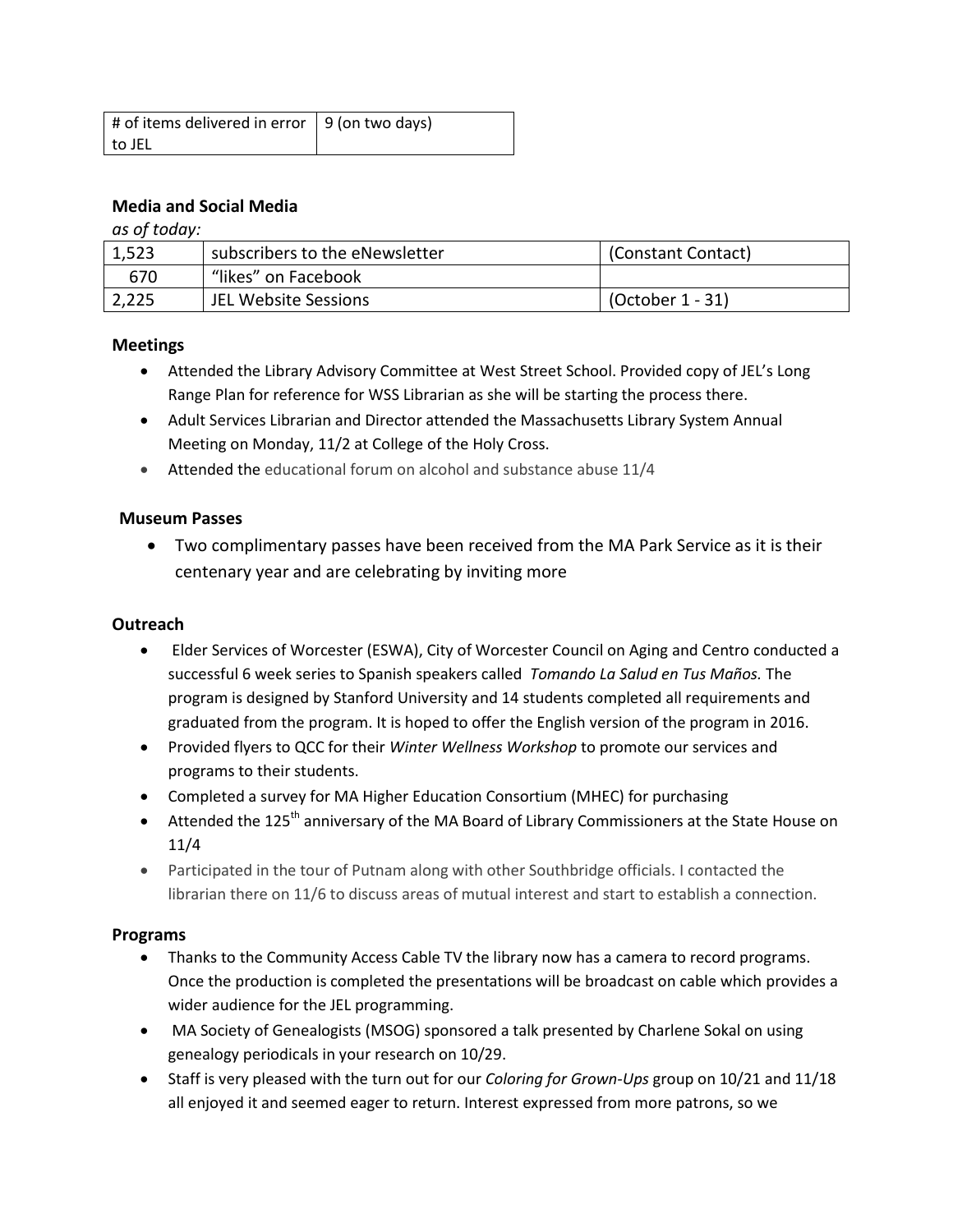anticipate a growth in numbers in the coming months. In libraries across the country, coloring has become a big hit.

- *The Salem Witch Hysteria*, sponsored by the Southbridge Cultural Council and Friends of JEL, filled the Reading Room to capacity (and then some) with 52 attendees. The Delvena Theater Company put on an engaging performance with audience participation, and spoke expertly about the history of the Salem Witch Trials following the performance. *Southbridge Evening News* covered the event.
- Money Matters International presented a program on credit scores and using credit on 10/26. The program was sponsored by Southbridge Savings Bank.
- Krosslink the peer to peer network for entrepreneurs will hold its first public meeting at JEL on December 3<sup>rd</sup> and the first Thursday of each month thereafter. Supporting this effort is the Chamber of Commerce, Economic Development, SCORE, Quaboag CDC and Krosslink founder Venkat Kalluri
- Opening reception was held on Thursday, 11/5 for Frank White's exhibit of *Making the Cut: Decorative and Functional Woodturnings*. His work will be on display throughout the month.
- Offered a program on reverse mortgages, presented by Money Matters International and sponsored by Southbridge Savings Bank.
- Ed Hood, Executive Director of Opacum Land Trust provided a very interesting talk on the historical landscape of Southbridge. The program was well attended and followed by a lively Q&A

# **Proctoring**

- Proctored an exam on Thursday, 10/22
- Proctored 2 exams on Thursday, 10/29.
- Test proctoring continues to be a much-requested service. Proctored online exams on Monday, 11/9 and Tuesday, 11/10.
- Proctored an exam for the Maryland School of Sailing & Seamanship on 11/13 and 11/16.

# **Recruitment**

 HR specialist has posted the vacant Children's Librarian position. Staff is reviewing the applications and interviews will be scheduled.

# **Research**

- Arranged for duplicate copies of the 35 mm microfilms of the Southbridge Press, Journal and Herald.
- Worked with researcher Ed Hood on the historical aspects of the Southbridge landscape in advance of his presentation
- Genealogist who conducted some research at JEL has followed up with a donation of some family correspondence on the Sansoucy/Harpin family during their time in Southbridge (approximately 2 years). She kindly provided the English translation as well.

### **Schools**

Attended the first meeting of the academic year of the West Street School advisory committee.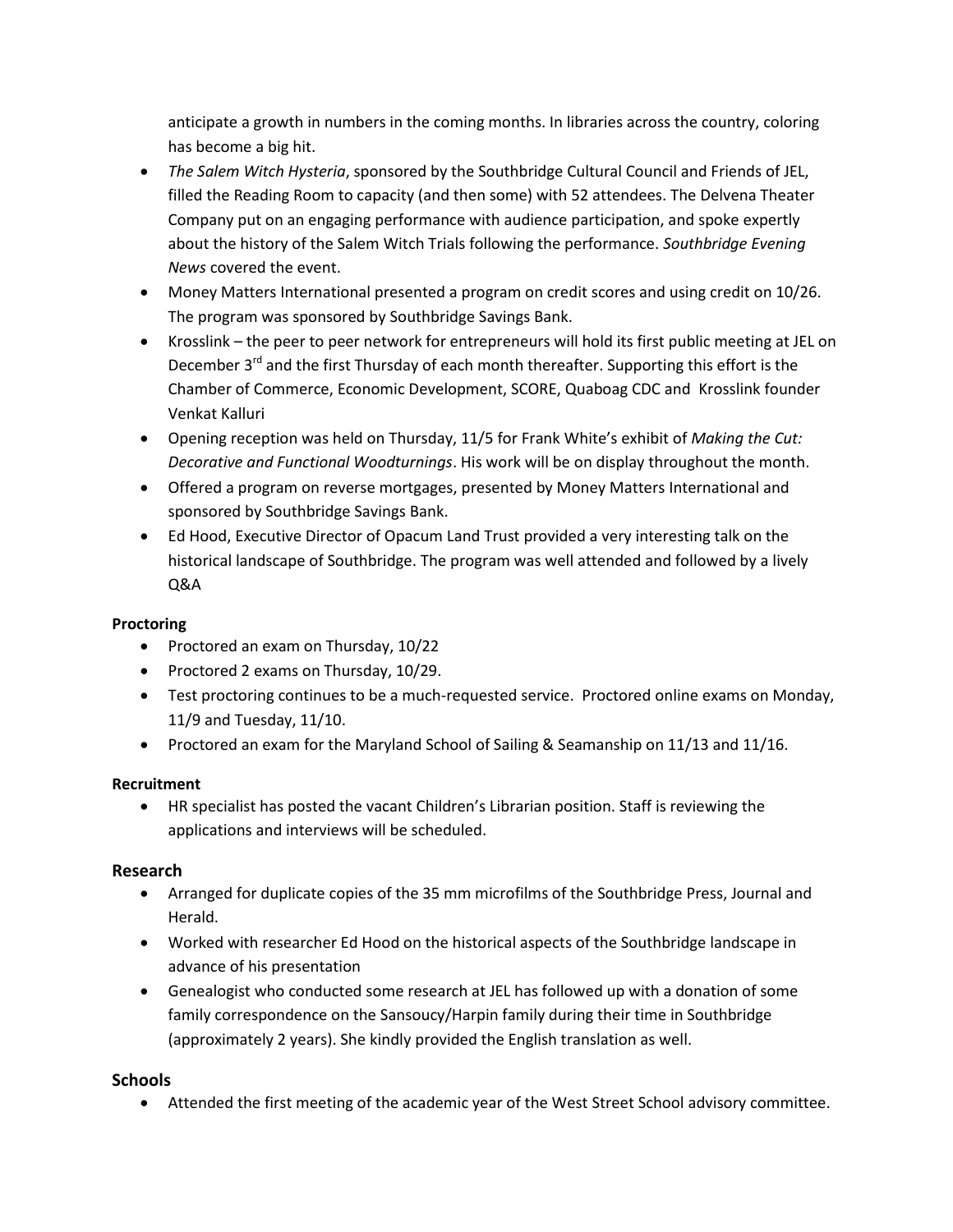- Summer reading was much smoother this year and obtaining the required reading lists in advance of school closing and library budget closing out, was very helpful.
- JEL is one of the resource links from the Parent Resources section on the school website.

# **Staff**

- Staff attended the orientation for the job classification study by HRS consultants. This study is being conducted throughout the town's non union employees.
- Staff has completing the position analysis questionnaires (PAQs) and were reviewed by library director. Subsequently staff were interviewed by the HRS consultants. Report being prepared for presentation to the Town Manager and Town Council.
- Farewell reception in the Children's Room 11/2 for Betsy Vecchi, Children's Librarian who is leaving (11/4) for a position in New Hampshire. A number of patrons dropped in to have some cake and say goodbye. Many of the kids had made cards.
- Winter decorating has begun! Staff has created many unique decorations with a library theme to participate in the Holiday Decorating event.

### **Teen Programs**

- *The Hunger Games Survival Course*, sponsored by the Southbridge Cultural Council and presented by Animal World Experience, was held on Tuesday, 11/17. Due to the popularity of the topic the participation was higher than usual for teen programs.
- Screened the movie *Disturbia* for Teen Friday on 10/30

### **Technology**

- American Alarm reviewed the surveillance system and will be providing a quote
- Charter upgraded speed from 60M /4M to 100M/7M at no cost to the library.

### **Training**

Staff continue to assist patrons with accessing eBooks and learning about the new features

#### **Trustees**

Trustees meeting cancelled for October. Meeting cycle changed to the  $4<sup>th</sup>$  Tuesday of each month, starting in November.

#### **Volunteers**

- Met with Center of Hope staff on a few occasions to discuss a volunteer vocational program. The members will be at JEL on Fridays for 3 hours each week, to assist staff with tasks.
- The five senior tax abatement personnel have all completed their hours for 2015

### **Bicentennial**

Tickets for the Bicentennial Gala event are available at JEL

| Month of December | <b>Gingerbread Houses made at the program on December 3rd</b> | Main Hall |
|-------------------|---------------------------------------------------------------|-----------|
| 2015 Exhibit      |                                                               |           |